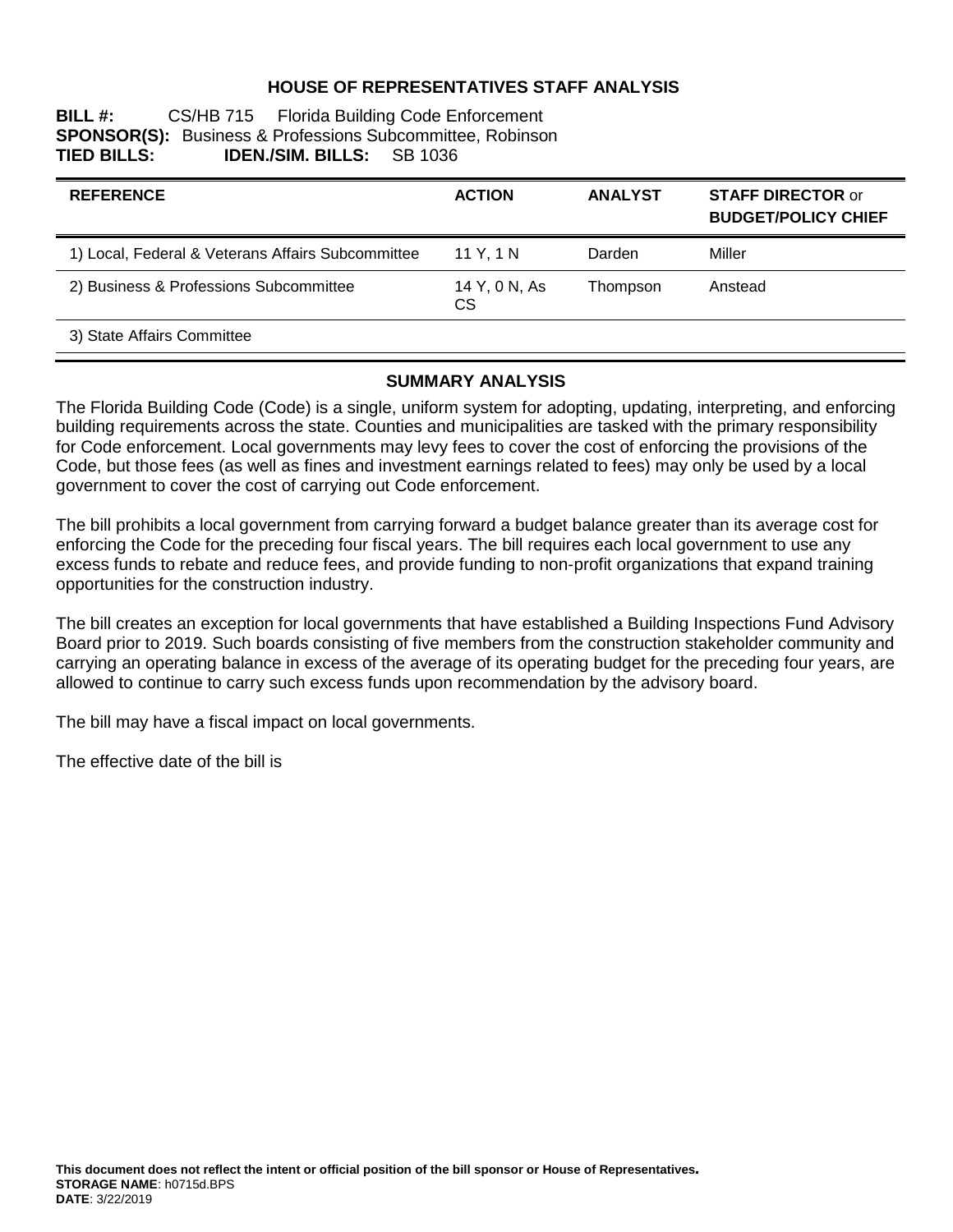### **FULL ANALYSIS**

### **I. SUBSTANTIVE ANALYSIS**

### A. EFFECT OF PROPOSED CHANGES:

#### **Present Situation**

#### Florida Building Code

The Florida Building Code (Code) provides for the "adoption, updating, amendment, interpretation, and enforcement" of a single uniform state building code.<sup>1</sup> The Code is intended to provide effective and reasonable protection for the public health, safety, and general welfare of the state's residents while providing sufficient flexibility to allow for construction that is affordable and promotes competition, innovation, and the deployment of new technology. The standards established by the Code focus on providing for public health and life safety, while providing for the protection of property as appropriate. The Florida Building Commission is primarily responsible to ensure that the Code is aligned with the most up-to-date construction industry standards.<sup>2</sup>

Local governments play a significant role in enforcing the Code. $3$  Local governments are authorized to regulate building construction in most cases.<sup>4</sup> Counties and municipalities may, subject to an interlocal agreement between them, create an enforcement district for the purpose of enforcing the Code.<sup>5</sup> Local governments may request the support of state and regional agencies with special expertise in building code standards and the licensing of contractors and design professionals to aid in the process of Code enforcement.<sup>6</sup>

#### Florida Building Code Fees

Local governments are authorized to levy fees to cover the cost of enforcing the provisions of the Code.<sup>7</sup> The fees, including any fines or investment earnings related to the fees, may only be used to carry out the local government's Code enforcement responsibilities. Meeting these responsibilities imposes direct and reasonable indirect costs related to:<sup>8</sup>

- The review of building plans, building inspections, re-inspections, and building permit processing;
- Building code enforcement;
- Fire inspections associated with new construction;
- Training costs associated with enforcement of the Code, and
- Enforcement action pertaining to unlicensed contractor activity, to the extent not funded by other user fees.

Local governments are prohibited, however, from requiring additional fees for:<sup>9</sup>

- Providing proof of licensure pursuant to ch. 489, F.S.;
- Recording or filing a license issued; and
- Providing, recording, or filing evidence of workers' compensation insurance coverage required by ch. 440, F.S..

 $5$  S. 553.80(2)(a), F.S.

 $9^9$  S. 553.80(7)(d), F.S.

 $\overline{a}$ 1 S. 553.72(1), F.S.

 $2^2$  S. 553.72(3), F.S.

<sup>&</sup>lt;sup>3</sup> See s. 553.72(2), F.S. (legislative intent for local governments to have the power to inspect all buildings, structures and facilities in their jurisdiction).

 $4$  S. 553.80(1), F.S.

 $6$  S. 553.80(5), F.S.

<sup>7</sup> Ss. 553.80(7), 125.56(2), and 166.222, F.S.

 $8$  S. 553.80(7)(a), F.S.

**STORAGE NAME**: h0715d.BPS **PAGE: 2 DATE**: 3/22/2019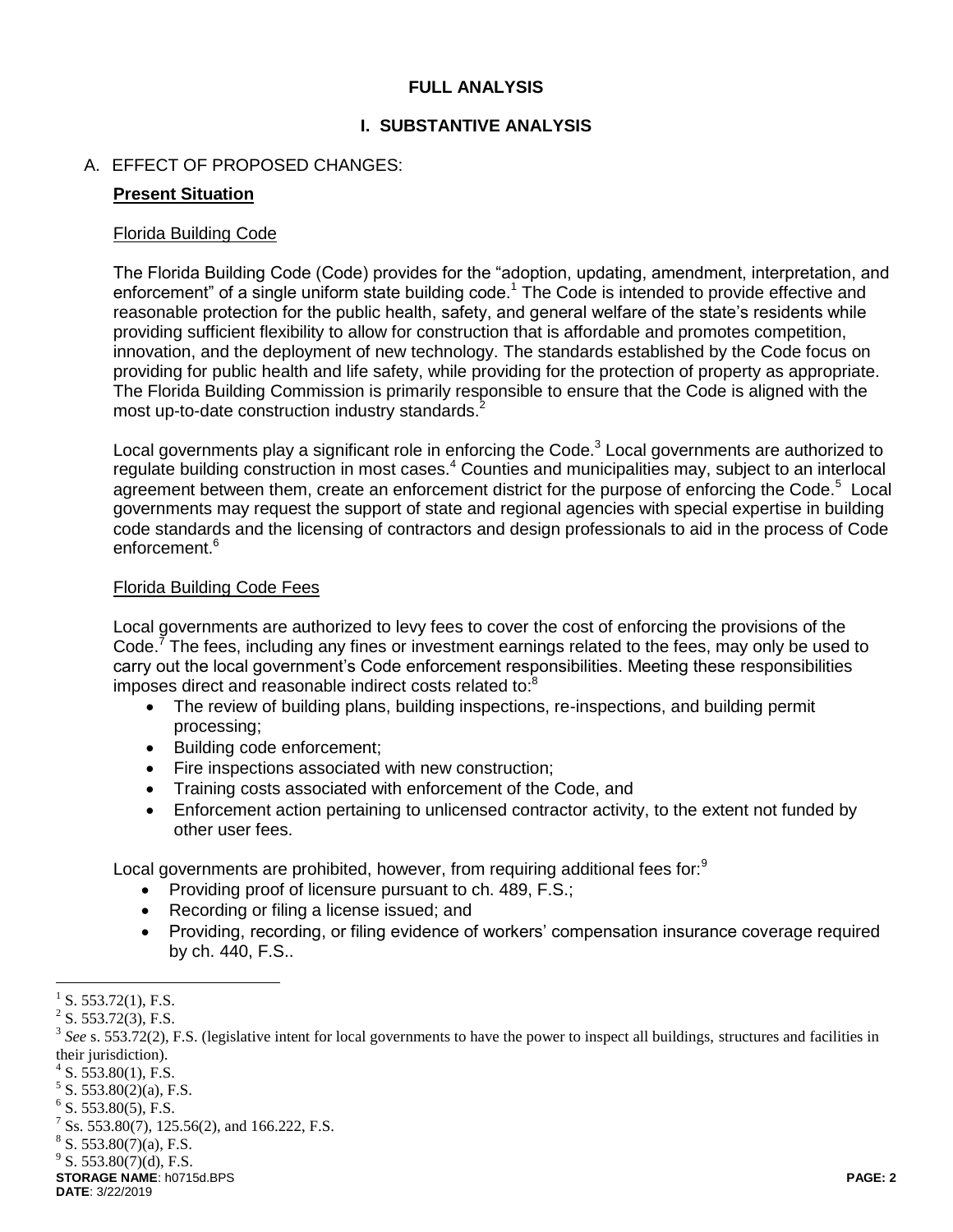When creating its fee schedule, a local government may not levy fees (including fines and investment earnings related to fees) that generate total estimated annual revenue that would exceed the total estimated annual cost of its enforcement activities.<sup>10</sup> If any excess funds are accumulated, the local government has discretion to issue refunds or carry forward those funds into future years. Local governments are required to use "recognized management, accounting, and oversight practices" to ensure fees, fines, and investment earnings are maintained and used only for authorized purposes.<sup>11</sup>

Local governments may not use code enforcement fees to cover:<sup>12</sup>

- Planning and zoning, or other general government activities;
- Provide reduced cost or free inspections of public buildings;
- Public information requests, community functions, boards, and any program not directly related to enforcement of the Code;
- Enforcement and implementation of any other local ordinance, except for valid local amendments to the Code or ordinances directly related to enforcing the Code.

If a property owner chooses to utilize a private code inspection service operating under the provisions of s. 533.791, F.S., the local government must refund fees to the extent its expenditures were reduced by not incurring costs for inspecting the property.<sup>13</sup>

# **Effect of Proposed Changes**

The bill prohibits a local government from carrying forward an amount of funds generated by Code enforcement activities that exceeds the four-year rolling average of its operating budget for Code enforcement. The bill defines the "operating budget" as excluding any amount held in reserves. If a local government would otherwise have an amount of carry forward funds that would exceed the allowed limit, the bill requires the local government to use those funds to rebate and reduce fees, and provide funding to non-profit organizations to expand training opportunities in the construction industry.

The bill creates an exception to the prohibition on local governments from carrying forward excess funds for those local governments that have established a Building Inspections Fund Advisory Board prior to 2019. Specifically, such boards consisting of five members from the construction stakeholder community and carrying an operating balance in excess of the average of its operating budget for the preceding four years, may continue to carry such excess funds upon recommendation by the advisory board.

- B. SECTION DIRECTORY:
	- Section 1: Amends s. 553.80, F.S., relating to enforcement of the Florida Building Code.
	- Section 2: Provides an effective date of July 1, 2019.

# **II. FISCAL ANALYSIS & ECONOMIC IMPACT STATEMENT**

- A. FISCAL IMPACT ON STATE GOVERNMENT:
	- 1. Revenues:

None.

## 2. Expenditures: